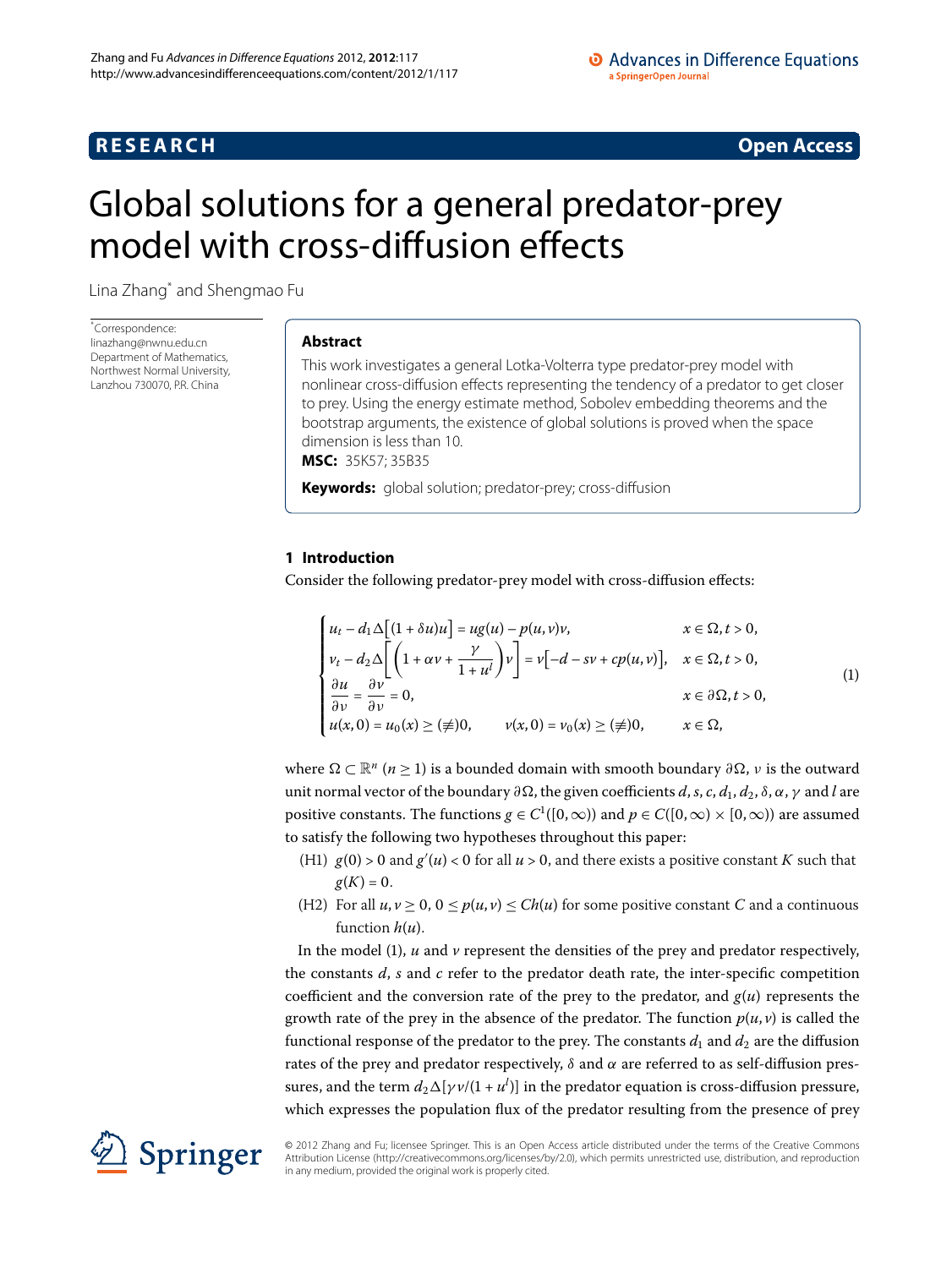species. Biologically, this term represents the tendency of the predator to chase its prey. It is clear that such an environment of prey-predator interaction often occurs in reality. For example, in  $[1–5]$  $[1–5]$  $[1–5]$  $[1–5]$ , with the similar biological interpretation, the authors also introduced the same cross-diffusion term as in [\(](#page-0-1)1) to the predator of various predator-prey models.

<span id="page-1-1"></span>Mathematically, one of the most important problem for  $(1)$  $(1)$  is to establish the existence of global solutions. However, to our knowledge, there are only a few works. In [3[\]](#page-8-2), the global existence result was shown without any restrictions on space dimensions by H. Li, P. Pang and M. Wang. But their results are not valid for (1) because some restrictions are required for the term  $p(u, v)v/u$ , so that the standard reaction term like Lotka-Volterra type is excluded in their works. The purpose of this paper is to establish a sufficient condition for the existence of global solutions for [\(](#page-0-1)1) without any restrictions on the term  $p(u, v)v/u$ in the higher dimensional case. Our main result is as follows.

**Theorem 1.1** Let  $l \geq 1$  and  $n < 10$ . Assume that  $u_0$ ,  $v_0$  satisfy the zero Neumann bound*ary condition and belong to*  $C^{2+\lambda}(\overline{\Omega})$  $C^{2+\lambda}(\overline{\Omega})$  $C^{2+\lambda}(\overline{\Omega})$  *for some*  $0 < \lambda < 1$ *. Then* (1) possesses a unique non*negative solution*  $(u, v)$ *, such that*  $u \in C^{2+\lambda,(2+\lambda)/2}(\overline{\Omega} \times [0, \infty))$  *and*  $v \in C^{1+\lambda,(1+\lambda)/2}(\overline{\Omega} \times [0, \infty))$  $[0,\infty)$ *). Moreover, if l* = 1 *or l*  $\geq$  2*, then*  $\nu \in C^{2+\lambda,(2+\lambda)/2}(\overline{\Omega} \times [0,\infty))$ *.* 

<span id="page-1-0"></span>As to the stationary problem for  $(1)$  $(1)$ [,](#page-8-3) there have been some works, for example, see  $[1, 2, 3]$ 4-7[\]](#page-8-5) and references therein.

The paper is organized as follows. In Section 2, we present some known results and prove some preliminary results that are used in Section 3. In Section 3[,](#page-3-0) we establish  $L^p$ estimates for *v*. In Section 4[,](#page-5-0) we establish  $L^{\infty}$ -estimates for *v* and give a proof of Theorem 1.1.

# **2 Preliminaries**

For the time-dependent solutions of (1), the local existence is an immediate consequence of  $[8-10]$  $[8-10]$ . The results can be summarized as follows.

**Theorem** A *Let*  $u_0$ ,  $v_0 \in W_p^1(\Omega)$ , where  $p > n$ , be nonnegative functions. Then the system  $(1)$  $(1)$  has a unique nonnegative solution  $(u, v)$  such that  $u, v \in C([0, T), W^{1}_{p}(\Omega)) \cap C^{\infty}((0, T),$  $C^{\infty}(\Omega)$ *), where*  $T \in (0, +\infty]$  *is the maximal existence time of the solution. If the solution* (*u*, *v*) *satisfies the estimate*

$$
\sup\left\{\left\|u(\cdot,t)\right\|_{W_p^1(\Omega)},\left\|v(\cdot,t)\right\|_{W_p^1(\Omega)};t\in(0,T)\right\}<\infty,
$$

*then*  $T = +\infty$ *. If, in addition, u*<sub>0</sub>,  $v_0 \in W_p^2(\Omega)$ *, then u*,  $v \in C([0,\infty), W_p^2(\Omega))$ *.* 

Let

$$
Q_T = \Omega \times [0, T),
$$
  
\n
$$
||u||_{L^{p,q}(Q_T)} = \left(\int_0^T \left(\int_{\Omega} \left|u(x,t)\right|^p dx\right)^{\frac{q}{p}} dt\right)^{1/q}, \quad L^p(Q_T) = L^{p,p}(Q_T),
$$
  
\n
$$
||u||_{W^{2,1}_p(Q_T)} = ||u||_{L^p(Q_T)} + ||u_t||_{L^p(Q_T)} + ||\nabla u||_{L^p(Q_T)} + ||\nabla^2 u||_{L^p(Q_T)},
$$
  
\n
$$
||u||_{V_2(Q_T)} = \sup_{0 \le t \le T} ||u(\cdot, t)||_{L^2(Q)} + ||\nabla u(x, t)||_{L^2(Q_T)}.
$$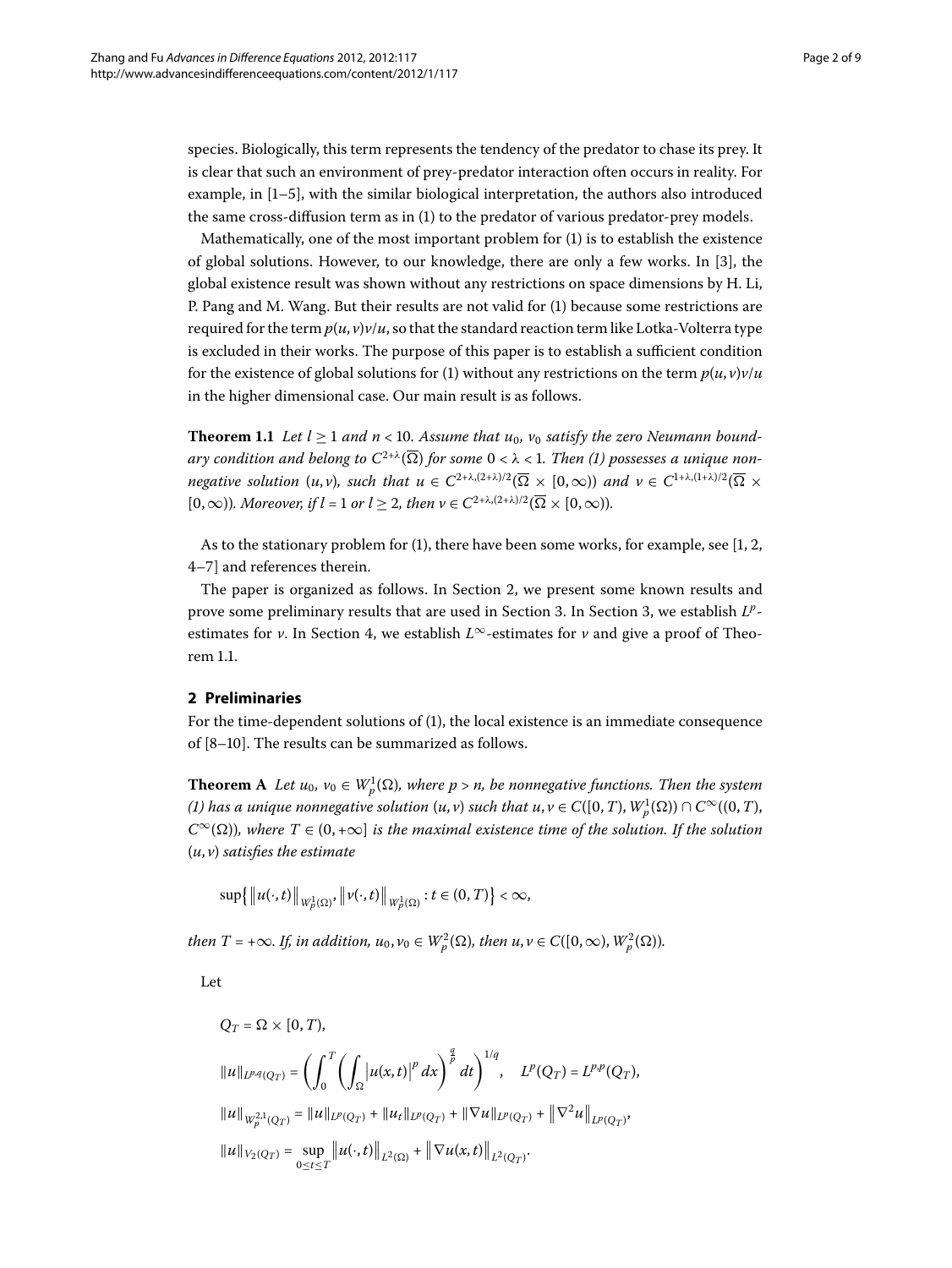<span id="page-2-0"></span>**Lemma 2.1** *(i[\)](#page-0-1) Let*  $(u, v)$  *be a solution of (1) in* [0, *T*)*. There exists a positive constant*  $M_0 =$  $\max{K, ||u_0||_{L^{\infty}(\Omega)}}$  *such that*  $0 \le u \le M_0$  *and*  $v \ge 0$ *.* 

*(ii) For any T > 0, there exist two positive constants*  $C_1(T)$  *and*  $C_2(T)$  *such that* 

$$
\sup_{0 \leq t \leq T} \|\nu(\cdot,t)\|_{L^1(\Omega)} \leq C_1(T), \quad \|\nu\|_{L^2(Q_T)} \leq C_2(T).
$$

*(iii) For any T* > 0, there exists a positive constant  $C_3(T)$  such that  $\|\nabla u\|_{L^4(O_T)} \leq C_3(T)$ .

*Proof* (i) Applying the maximum principle to (1), we have the result (i).

(ii) Integrating the second equation of (1) over the domain  $\Omega$  and by (i) and (H2), we have

$$
\frac{d}{dt} \int_{\Omega} v \, dx = \int_{\Omega} v \left[ -d - sv + cp(u, v) \right] dx
$$
\n
$$
\leq (d + cM) \int_{\Omega} v \, dx - s \int_{\Omega} v^2 \, dx
$$
\n
$$
\leq (d + cM) \int_{\Omega} v \, dx - \frac{s}{|\Omega|} \left( \int_{\Omega} v \, dx \right)^2.
$$

Then we have  $\sup_{0 \le t \le T} ||v(\cdot,t)||_{L^1(\Omega)} \le C_1(T)$ . Integrating the above inequality from 0 to *T*, we have

$$
s\|\nu\|_{L^2(Q_T)}^2 \le (d + cM)TC_1(T) + \|\nu_0\|_{L^1(\Omega)}.
$$

Therefore,  $\|\nu\|_{L^2(Q_T)} \leq C_2(T)$ .

(iii) Let  $w_1 = (1 + \delta u)u$ , then  $w_1$  satisfies the equation

$$
w_{1t} = d_1(1 + 2\delta u)\Delta w_1 + c_1 + c_2v,
$$

where  $c_1 = (1 + 2\delta u)u(g(u))$  and  $c_2 = -(1 + 2\delta u)p(u, v)$ . Since *u*,  $c_1$ ,  $c_2$  are bounded and  $v \in$  $L^2(Q_T)$ , we can prove  $w_1 \in W_2^{2,1}(Q_T)$  in the same way as Lemma 2.4 in [11]. Moreover,  $w_1$ satisfies

$$
w_{1t} \leq d_1(1+2\delta u)\Delta w_1 + (1+2\delta u)ug(u) = d_1\sqrt{1+4\delta w_1}\Delta w_1 + (1+2\delta u)ug(u).
$$

<span id="page-2-1"></span>Applying Proposition 2.1 in [12], we obtain  $\nabla w_1 \in L^4(Q_T)$ , which in turn implies  $\|\nabla u\|_{L^4(Q_T)} \leq C_3(T).$ 

In order to establish  $L^p$ -estimates for solutions of (1[\)](#page-0-1), we need the following result which can be found in [\[](#page-8-10)13].

**Lemma 2.2** Let  $q > 1$  and  $\widetilde{q} = 2 + \frac{4q}{n(q + 1)}$ . Suppose that w satisfies

sup  $\sup_{0 \le t \le T} \|w\|_{L^{2q/(q+1)}(\Omega)} + \|\nabla w\|_{L^2(Q_T)} < \infty,$ 

and there exist positive constants  $\widetilde{\beta} \in (0,1)$  and  $C_T > 0$  such that  $\int_{\Omega} |w(\cdot,t)|^{\widetilde{\beta}} \, dx \leq C_T$  for  $all$   $t \in [0, T]$ . Then there exists a positive constant M' independent of w but depending on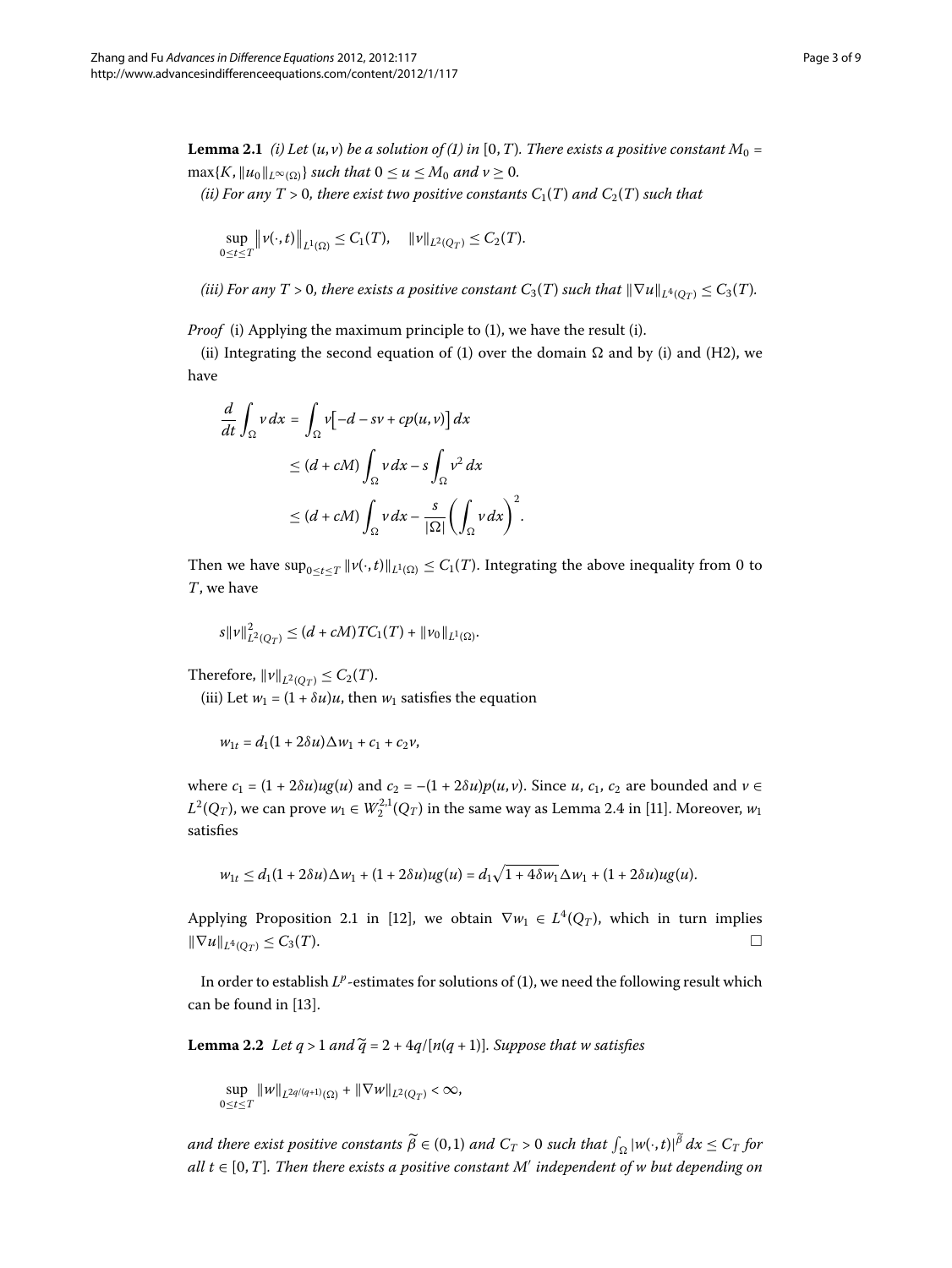<span id="page-3-0"></span> $n, \Omega, q, \beta$  and  $C_T$ , such that

$$
||w||_{L^{\tilde{q}}(Q_T)} \leq M' \bigg\{ 1 + \bigg( \sup_{0 \leq t \leq T} ||w(t)||_{L^{2q/(q+1)}(\Omega)} \bigg)^{4q/[n(q+1)\tilde{q}]} ||\nabla w||_{L^{2}(Q_T)}^{2/\tilde{q}} \bigg\}.
$$

# <span id="page-3-4"></span>**3** *Lp***-estimates for** *v*

Let  $t \in (0, T]$ ,  $Q_t = \Omega \times (0, t)$ . In this section,  $C_1, C_2, \ldots$  and  $M_1, M_2, \ldots$  shall denote positive constants that may depend on  $\Omega$ ,  $q$ ,  $n$ , the coefficients in (1),  $T$  (but not on  $t$ ) and the following norms  $||u_0||_{W_a^{2-2/q}}$ ,  $||u_0||_{L^{\infty}(\Omega)}$  and  $||v_0||_{L^q(\Omega)}$ .

<span id="page-3-1"></span>**Lemma 3.1** There exist positive constants  $C_4$  and  $C_5$  such that  $\|\nu\|_{V_2(Q_T)} \leq C_4$  and  $||v||_{L^{p}(Q_{T})} \leq C_{5}$  *if*  $p < 4(n + 1)/(n - 2)_{+}$ *, where a<sub>+</sub>* = max{*a*, 0}*.* 

*Proof* For any constant  $q > 1$ , multiplying the second equation of [\(](#page-0-1)1) by  $qv^{q-1}$  and using the integration by parts, we obtain

$$
\frac{d}{dt} \int_{\Omega} v^{q} dx = q d_{2} \int_{\Omega} v^{q-1} \nabla \cdot \left[ \left( 1 + 2 \alpha v + \frac{\gamma}{1+u^{l}} \right) \nabla v - \frac{\gamma l u^{l-1} v}{(1+u^{l})^{2}} \nabla u \right] dx \n+ q \int_{\Omega} v^{q} \left[ -d - sv + cp(u, v) \right] dx \n= -q(q-1)d_{2} \int_{\Omega} v^{q-2} \left( 1 + 2 \alpha v + \frac{\gamma}{1+u^{l}} \right) |\nabla v|^{2} dx \n+ (q-1)d_{2} \gamma l \int_{\Omega} \frac{u^{l-1}}{(1+u^{l})^{2}} \nabla u \cdot \nabla (v^{q}) dx + q \int_{\Omega} v^{q} \left[ -d - sv + cp(u, v) \right] dx \n\leq -q(q-1)d_{2} \int_{\Omega} v^{q-2} |\nabla v|^{2} dx - 2\alpha q(q-1)d_{2} \int_{\Omega} v^{q-1} |\nabla v|^{2} dx \n+ (q-1)d_{2} \gamma l \int_{\Omega} \frac{u^{l-1}}{(1+u^{l})^{2}} \nabla u \cdot \nabla (v^{q}) dx + q \int_{\Omega} v^{q} \left[ -d - sv + cp(u, v) \right] dx \n= -\frac{4(q-1)d_{2}}{q} \int_{\Omega} |\nabla (v^{q/2})|^{2} dx - \frac{8q(q-1)\alpha d_{2}}{(q+1)^{2}} \int_{\Omega} |\nabla (v^{(q+1)/2})|^{2} dx \n+ (q-1)d_{2} \gamma l M_{0}^{l-1} \int_{\Omega} \nabla u \cdot \nabla (v^{q}) dx + q \int_{\Omega} v^{q} \left[ -d - sv + cp(u, v) \right] dx. (2)
$$

<span id="page-3-3"></span><span id="page-3-2"></span>Integrating  $(2)$  $(2)$  from  $0$  to  $t$ , we have

$$
\int_{\Omega} v^{q}(x,t) dx + \frac{4(q-1)d_2}{q} \int_{Q_t} |\nabla (v^{q/2})|^2 dx dt + \frac{8q(q-1)\alpha d_2}{(q+1)^2} \int_{Q_t} |\nabla (v^{(q+1)/2})|^2 dx dt
$$
  
\n
$$
\leq \int_{\Omega} v^{q}(x,0) dx + (q-1)d_2 \gamma l M_0^{l-1} \int_{Q_t} \nabla u \cdot \nabla (v^{q}) dx dt
$$
  
\n
$$
+ q \int_{Q_t} v^{q} [-d - sv + cp(u,v)] dx dt.
$$
\n(3)

The last term in  $(3)$  $(3)$  may be estimated by

$$
q \int_{Q_t} v^q [-d - sv + cp(u, v)] dx dt
$$
  
\n
$$
\leq q(d + cM) \int_{Q_t} v^q dx dt - qs \int_{Q_t} v^{q+1} dx dt
$$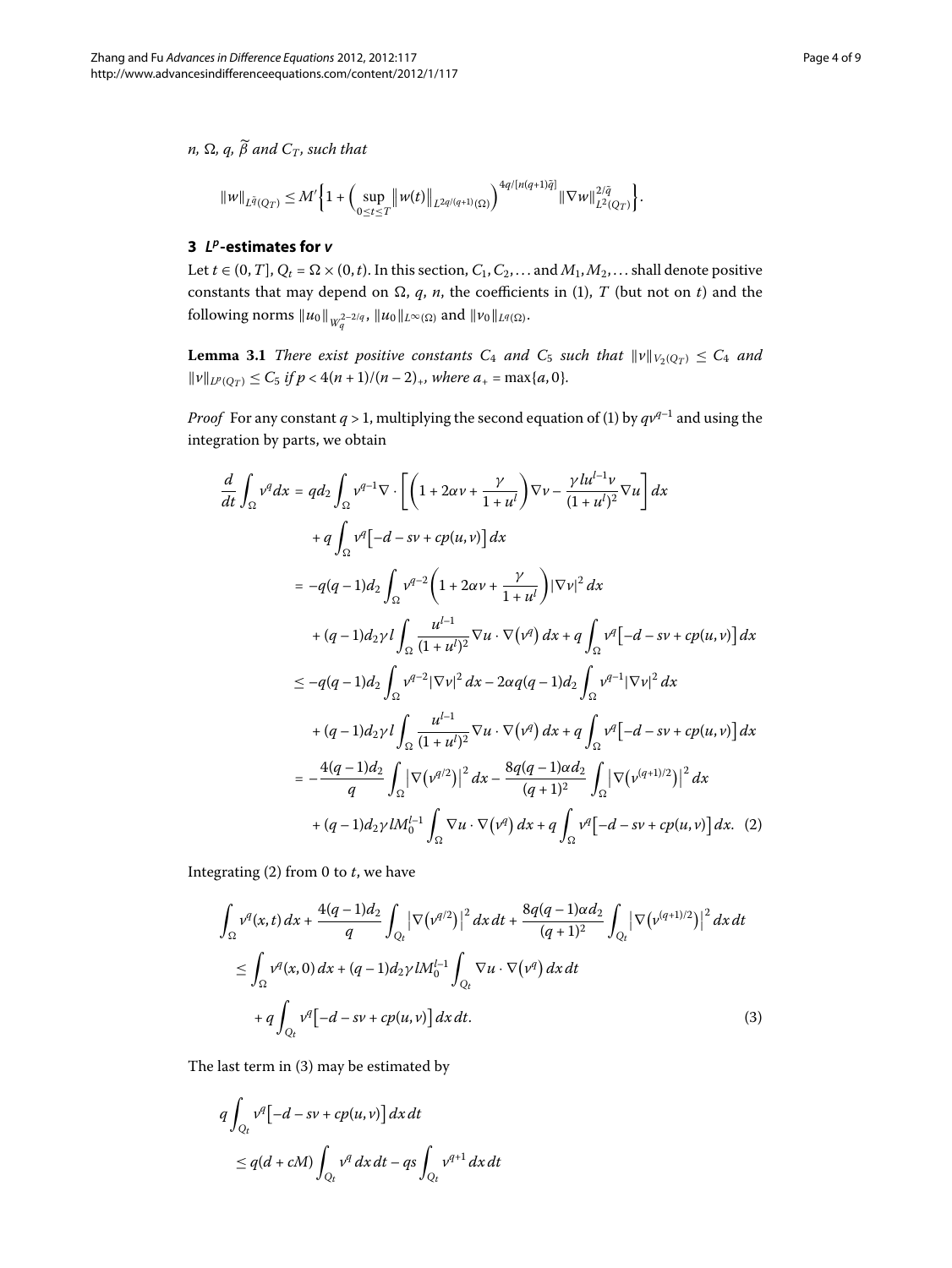$$
\leq -qs\|v\|_{L^{q+1}(Q_t)}^{q+1} + q(d + cM)|Q_T|^{1/(q+1)}\|v\|_{L^{q+1}(Q_t)}^q
$$
  

$$
\leq \frac{[q(d + cM)]^{q+1}|Q_T|}{[s(q+1)]^q} := C_6.
$$
 (4)

<span id="page-4-0"></span>Let  $r_0 = 4$  and  $p_0 = 2r_0/(r_0 - 2)$ . Since  $1/r_0 + 1/2 + 1/p_0 = 1$  and  $\nabla u$  is in  $L^{r_0}(Q_T)$ , using the Hölder's inequality, we have

$$
\left| \int_{Q_t} \nabla u \cdot \nabla (\nu^q) \, dx \, dt \right| = \frac{2q}{q+1} \left| \int_{Q_t} \nu^{(q-1)/2} \cdot \nabla (\nu^{(q+1)/2}) \cdot \nabla u \, dx \, dt \right|
$$
  
\n
$$
\leq \frac{2q}{q+1} ||\nu||_{L^{p_0(q-1)/2}(Q_t)}^{(q-1)/2} \cdot ||\nabla (\nu^{(q+1)/2})||_{L^2(Q_t)} \cdot ||\nabla u||_{L^{r_0}(Q_t)}
$$
  
\n
$$
\leq \frac{2qC_3}{q+1} ||\nu||_{L^{p_0(q-1)/2}(Q_t)}^{(q-1)/2} \cdot ||\nabla (\nu^{(q+1)/2})||_{L^2(Q_t)}.
$$
\n(5)

The substitution  $(4)$  $(4)$  and  $(5)$  into  $(3)$  leads to

<span id="page-4-1"></span>
$$
\int_{\Omega} v^{q}(x,t) dx + \frac{4(q-1)d_2}{q} \int_{Q_t} \left| \nabla (v^{q/2}) \right|^2 dx dt + \frac{8q(q-1)\alpha d_2}{(q+1)^2} \int_{Q_t} \left| \nabla (v^{(q+1)/2}) \right|^2 dx dt
$$
  
\n
$$
\leq C_7 + C_8 \|v\|_{L^{p_0(q-1)/2}(Q_t)}^{(q-1)/2} \cdot \left\| \nabla (v^{(q+1)/2}) \right\|_{L^{2}(Q_t)}
$$
  
\n
$$
\leq C_7 + \frac{C_8}{4\varepsilon} \|v\|_{L^{p_0(q-1)/2}(Q_t)}^{q-1} + C_8\varepsilon \left\| \nabla (v^{(q+1)/2}) \right\|_{L^{2}(Q_t)}^2
$$

for any  $\varepsilon > 0$ . By choosing a sufficiently small  $\varepsilon$ , such that  $C_8\varepsilon < 8q(q-1)\alpha d_2/(q+1)^2$ , we have

$$
\|\nu(\cdot,t)\|_{L^q(\Omega)}^q + \|\nabla(\nu^{q/2})\|_{L^2(Q_t)}^2 + \|\nabla(\nu^{(q+1)/2})\|_{L^2(Q_t)}^2 \le C_9 \big(1 + \|\nu\|_{L^{p_0(q-1)/2}(Q_t)}^{q-1}\big),\tag{6}
$$

where  $C_9 = \max\{C_7, C_8/(4\varepsilon)\}\$ . Setting  $w = v^{(q+1)/2}$ , we define

<span id="page-4-3"></span>
$$
E := \sup_{0 \le t \le T} \int_{\Omega} v^q(x, t) dx + \int_{Q_T} |\nabla (v^{(q+1)/2})|^2 dx dt
$$
  
= 
$$
\sup_{0 \le t \le T} \int_{\Omega} w^{2q/(q+1)} dx + \int_{Q_T} |\nabla w|^2 dx dt.
$$

So, from (6), we have

<span id="page-4-4"></span><span id="page-4-2"></span>
$$
E + \|\nabla \left(\nu^{q/2}\right)\|_{L^2(Q_T)}^2 \le C_9 \left(1 + \|w\|_{L^{p_0(q-1)/(q+1)}(Q_T)}^{2(q-1)/(q+1)}\right). \tag{7}
$$

For any  $q > 1$ , if

$$
(np_0 - 2n - 4)q \le (2 + p_0)n,\tag{8}
$$

then,  $p_0(q-1)/(q+1) \leq \widetilde{q} = 2 + 4q/[n(q+1)]$ . Therefore, by the Hölder's inequality, we have

$$
||w||_{L^{p_0(q-1)/(q+1)}(Q_T)} \leq C_{10} ||w||_{L^{\widetilde{q}}(Q_T)},
$$
\n(9)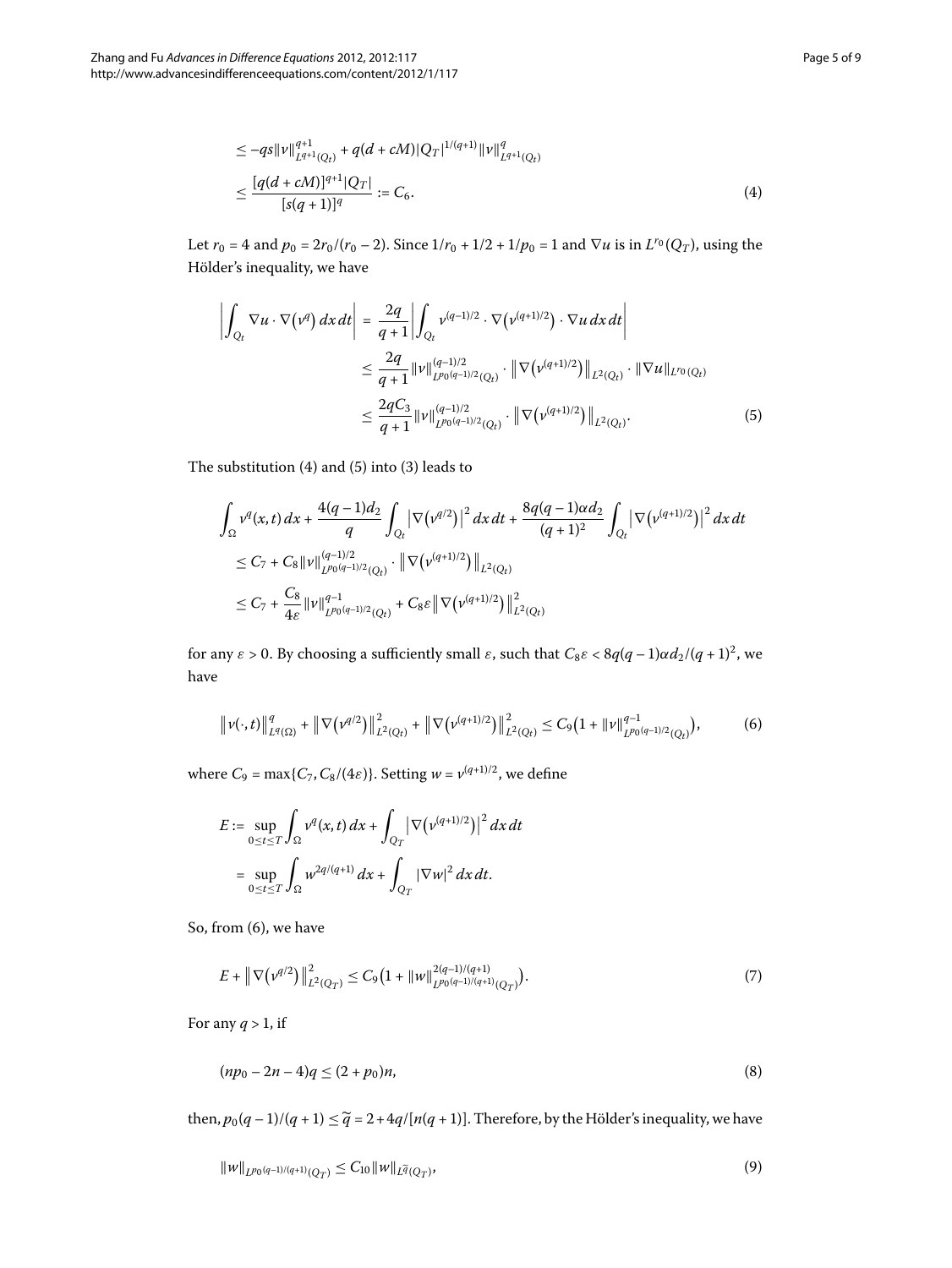where  $C_{10} = |Q_T|^{(q+1)/[p_0(q-1)]-1/\tilde{q}}$ [.](#page-2-0) Setting  $\tilde{\beta} = 2/(q+1) \in (0,1)$ , by Lemma 2.1(ii), we have

<span id="page-5-2"></span><span id="page-5-1"></span>
$$
\left\|w(\cdot,t)\right\|_{L^{\widetilde{\beta}}(\Omega)} = \left\|v(\cdot,t)\right\|_{L^{1}(\Omega)}^{1/\widetilde{\beta}} \leq \left[C_{1}(T)\right]^{1/\widetilde{\beta}}, \quad \forall t \in [0,T).
$$
\n(10)

Therefore, by (10[\)](#page-4-2), Lemma 2[.](#page-2-1)2 and the definition of *E*, the expression (9) yields

<span id="page-5-3"></span>
$$
\|w\|_{L^{p_0(q-1)/(q+1)}(Q_T)} \le C_{10} \|w\|_{L^{\widetilde{q}}(Q_T)} \le C_{10} M' \{1 + E^{2/(n\widetilde{q})} E^{1/\widetilde{q}} \}.
$$
\n(11)

Then, by  $(7)$  $(7)$  and  $(11)$ , we have

$$
E \le C_{11} \left( 1 + E^{\mu} E^{\nu} \right) \tag{12}
$$

with

$$
\mu = \frac{4(q-1)}{n\widetilde{q}(q+1)}, \qquad \nu = \frac{2(q-1)}{\widetilde{q}(q+1)}.
$$

Since

$$
\mu+\nu=\frac{2(q-1)}{\widetilde{q}(q+1)}\Bigg(\frac{2}{n}+1\Bigg)<\frac{1}{\widetilde{q}}\Bigg[\frac{4q}{n(q+1)}+2\Bigg]=1,
$$

it follows from (12) that there exists a positive constant  $C_{12}$  such that  $E \le C_{12}$ . By (11) and (12[\)](#page-5-3) we get  $w \in L^{\tilde{q}}(Q_T)$  which in turn implies that  $v \in L^p(Q_T)$  with  $p = \tilde{q}(q+1)/2$  for any *q* satisfying (8[\)](#page-4-4). Now, looking at (8), if  $n \le 2$ , we have

$$
np_0 - 2n - 4 = 2(n-2) \leq 0,
$$

then [\(](#page-4-4)8[\)](#page-4-4) holds for all *q*. So for  $n \leq 2$ ,  $v \in L^p(Q_T)$  for all  $p > 1$ . If  $n > 2$ , then (8) is equivalent to

$$
1 < q < q_0 := \frac{(2 + p_0)n}{(np_0 - 2n - 4)} = \frac{3n}{n-2}.
$$

Then

$$
\frac{\widetilde{q}(q+1)}{2}=q+1+\frac{2q}{n}\leq \overline{r}_1:=q_0+1+\frac{2q_0}{n}=\frac{4(n+1)}{n-2}.
$$

<span id="page-5-4"></span><span id="page-5-0"></span>So, we see that *v* is in  $L^p(Q_T)$  $L^p(Q_T)$  $L^p(Q_T)$  for all  $1 < p \leq \overline{r_1}$ . Since (8) holds true for  $q = 2$ . So *E* is bounded for  $q = 2$ . It follows from (7[\)](#page-5-2) and (11) that  $\|v\|_{V_2(Q_T)}$  is bounded for any *n*. Namely, there exist positive constants  $C_4$  and  $C_5$  such that  $\|\nu\|_{V_2(Q_T)} \leq C_4$  for any *n*, and  $\|\nu\|_{L^p(Q_T)} \leq C_5$ for  $p < 4(n + 1)/(n - 2)_+$ .

## **4** *L***∞-estimates for** *v* **and a proof of Theorem 1.1**

**Lemma 4.1** Suppose that there are positive constants  $r_1 > \max\{(n+2)/2, 3\}$  and  $C_r$  such *that*  $||v||_{L^{r_1}(Q_T)} \leq C_{r_1}$ *. Then,*  $v \in L^p(Q_T)$  *for any*  $p > 1$ *.*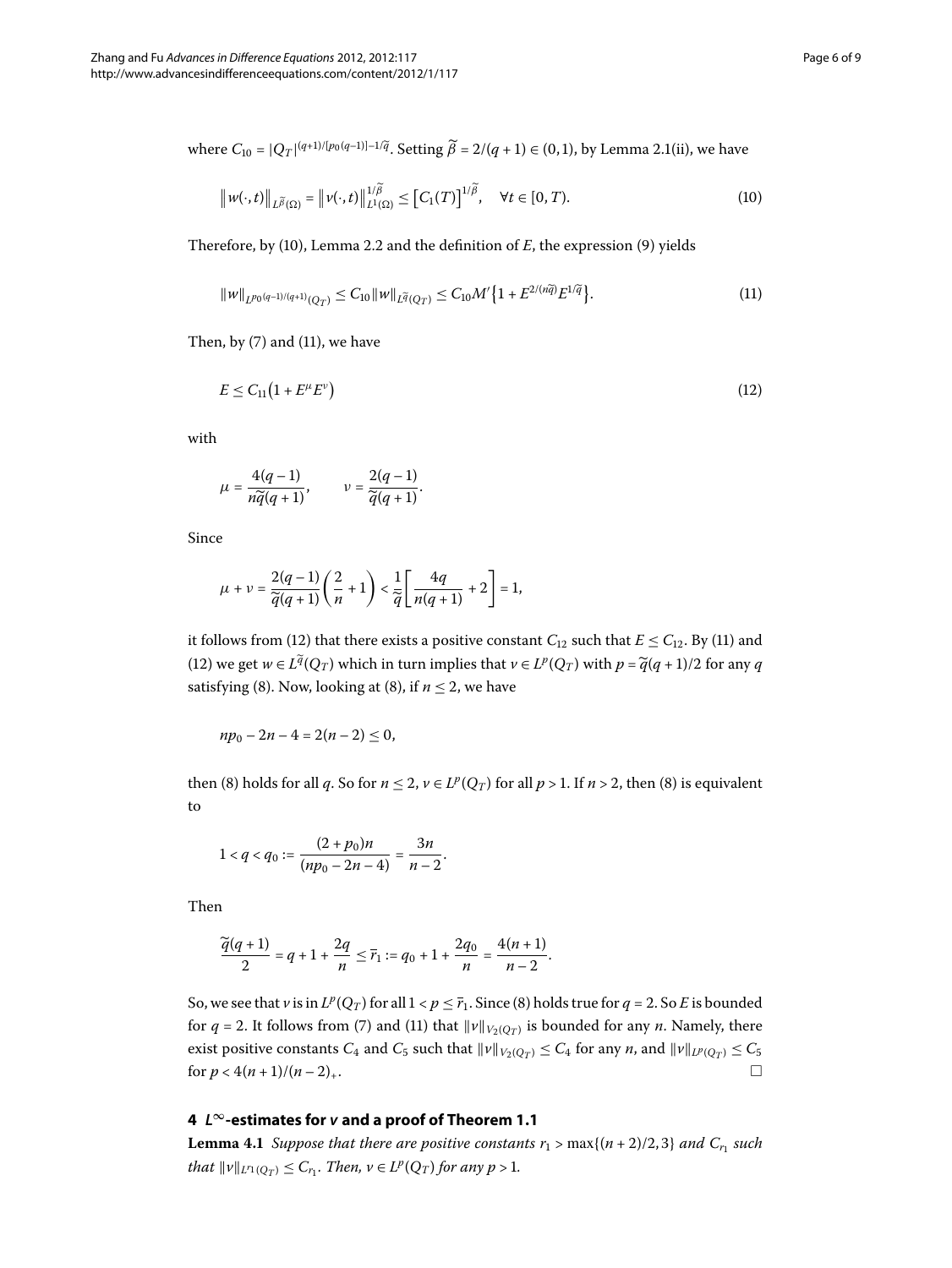*Proof* First, the equation of *u* can be written in the divergence form as

$$
u_t = d_1 \nabla \cdot \left[ (1+2\delta u) \nabla u \right] + u g(u) - p(u,v) v,
$$

where  $1 + 2\delta u$  is bounded in  $\overline{Q}_T$  and  $ug(u) - p(u, v)v$  is in  $L^{r_1}$  with  $r_1 > (n + 2)/2$ . Application of the Hölder continuity result (see [14[\]](#page-8-11), Theorem 10.1, p.204) yields

$$
u \in C^{\beta,\beta/2}(\overline{Q}_T)
$$
 with some  $\beta \in (0,1)$ .

By similar arguments as in the proof of Lemma 2.1(iii), we see that  $w_1 = (1 + \delta u)u$  $W_{r_1}^{2,1}(Q_T)$ . This implies  $\nabla u = \nabla w_1/(1+2\delta u)$  in  $L^{r_1}(Q_T)$ . Replacing  $r_0$  by  $r_1$  and  $p_0$  by  $p_1$ in the proof of Lemma 3.1, we see that either  $v \in L^p(Q_T)$  for any  $p > 1$  or else  $v \in L^{r_2}(Q_T)$ with  $r_2 := (n+1)r_1/(n+2-r_1)$ . The latter case happens if and only if

 $n+2-r_1 > 0$ .

If  $\nu \in L^{r_2}(Q_T)$ , applying Theorem 9.1 in [14[\]](#page-8-11) and its remark (p.351) again, we have  $\nabla u$  in  $L^{r_2}(Q_T)$ . Repeating the above steps, we will get the sequence of numbers

<span id="page-6-0"></span>
$$
r_{k+1} := \frac{(n+1)r_k}{n+2-r_k}.
$$

We stop and get the conclusion that  $v \in L^p(Q_T)$  for any  $p > 1$  when

$$
n+2-r_k\leq 0.\tag{13}
$$

It is not hard to verify by inducting that  $r_k > 3$ ,  $k = 1, 2, \ldots$ , and

$$
\frac{r_{k+1}}{r_k} = \frac{n+1}{n+2-r_k} \ge \frac{n+1}{n-1} > 1.
$$

Therefore, (13) must hold for some *k*. We stop at this *k* and conclude that  $v \in L^p(Q_T)$  for any  $p > 1$ .

Notice that  $(n+2)/2 < 4(n+1)/(n-2)$ , for  $n < 10$ [.](#page-3-4) Therefore, by Lemmas 3.1 and 4.1, we know that  $v \in V_2(Q_T)$  and  $L^p(Q_T)$  for any  $p > 1$ . More precisely, there exists a positive constant  $\overline{M}$  depending only on *T*,  $\Omega$ , the coefficients of [\(](#page-0-1)1) and initial conditions  $u_0$ ,  $v_0$ , but not on *t*, such that

<span id="page-6-1"></span>
$$
\|\nu\|_{L^{\infty}(Q_T)} \leq \bar{M} \quad \text{for } n < 10.
$$

On the basis of the above results, we may demonstrate a proof of Theorem 1[.](#page-1-1)1 analogous to that in the paper  $[13]$ .

*Proof of Theorem 1[.](#page-1-1)1* Since  $v \in L^q(Q_T)$  for any  $q > 1$  if  $n < 10$ , we have  $w_1 = (1 +$  $\delta u$ )*u* ∈ *W*<sub>*q*</sub><sup>2</sup>,1(*Q<sub>T</sub>*). Hence it follows from the Sobolev embedding theorem that *w*<sub>1</sub> ∈  $C^{1+\beta^*,(1+\beta^*)/2}(\overline{Q}_T)$  for any  $\beta^* \in (0,1)$ , which in turn implies

$$
u \in C^{1+\beta^*,(1+\beta^*)/2}(\overline{Q}_T). \tag{14}
$$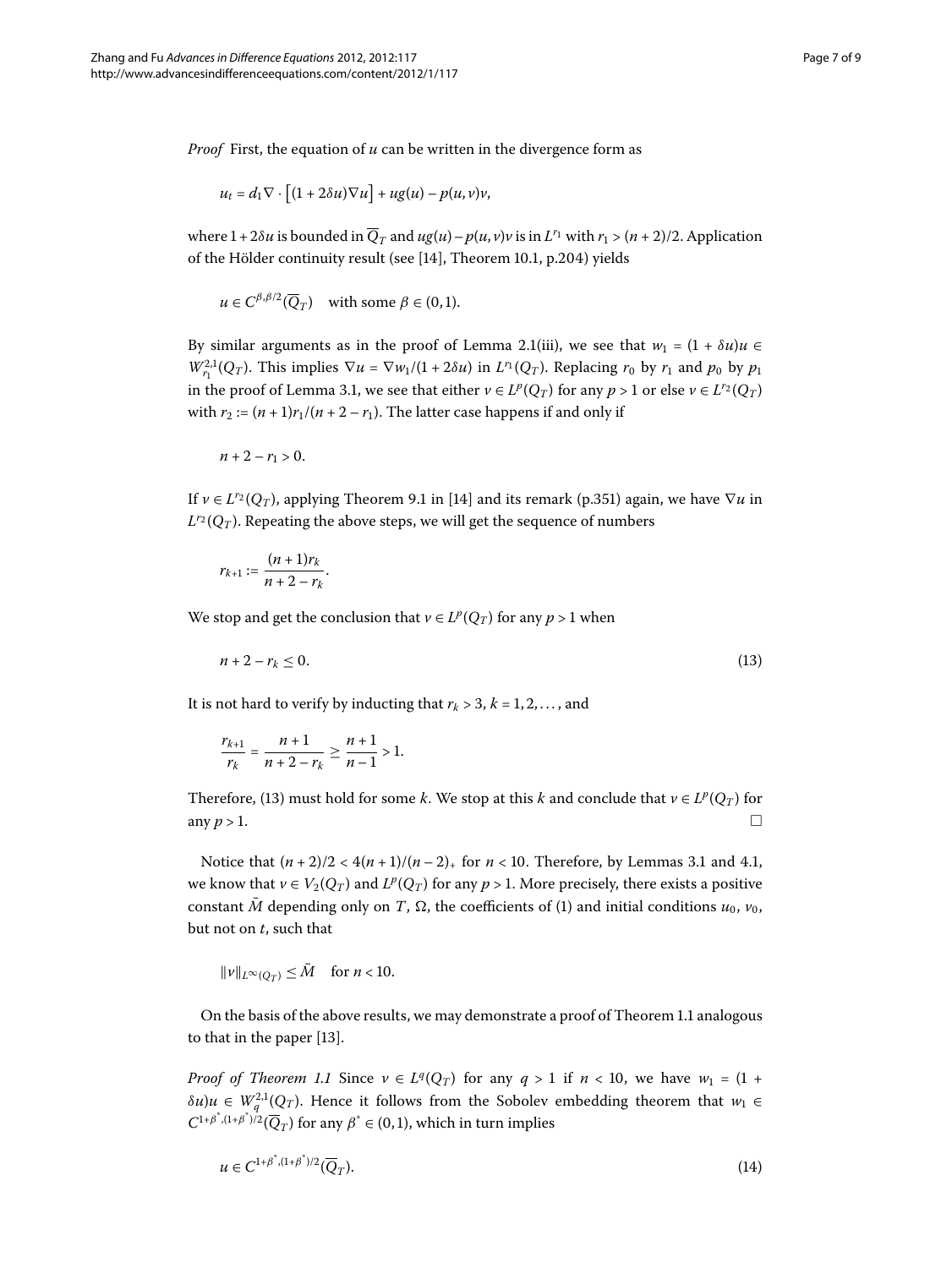The second equation in  $(1)$  $(1)$  can be rewritten as

<span id="page-7-0"></span>
$$
v_t = \nabla \cdot \left[ d_2 \left( 1 + 2\alpha \nu + \frac{\gamma}{1 + u^l} \right) \nabla \nu - \frac{d_2 \gamma l u^{l-1} \nu}{(1 + u^l)^2} \nabla u \right] + \nu \left[ -d - s \nu + c p(u, v) \right].
$$

Since  $v[-d - sv + cp(u, v)] \in L^{\infty}(Q_T)$  by the assumption H2, Lemmas 2[.](#page-5-4)1 and 4.1, and *v*, *γ* /(1 + *u<sup>l</sup>*) and *d*<sub>2</sub>*γlu*<sup>*l*-1</sup> $\nabla$ *u*/(1 + *u<sup>l</sup>*)<sup>2</sup> are all bounded for *l* ≥ 1, the Hölder estimates [14] show that

$$
\nu \in C^{\sigma,\sigma/2}(\overline{Q}_T), \quad \text{for some } \sigma \in (0,1). \tag{15}
$$

Rewrite the first equation in  $(1)$  $(1)$  as

<span id="page-7-3"></span>
$$
u_t = d_1(1+2\delta u)\Delta u + 2d_1\delta|\nabla u|^2 + u g(u) - p(u,v)v.
$$

From (14[\)](#page-7-0) and (15), it follows that  $d_1(1 + 2\delta u)$  and  $2d_1\delta|\nabla u|^2 + ug(u) - p(u, v)v$  are in  $C^{\tilde{\sigma}, \tilde{\sigma}/2}(\overline{Q}_T)$ , where  $\tilde{\sigma} = \min\{\beta^*, \sigma\}$ . Applying the Schauder estimates, we have

<span id="page-7-2"></span>
$$
u \in C^{2+\sigma^*, (2+\sigma^*)/2}(\overline{Q}_T), \qquad \sigma^* = \min{\{\tilde{\sigma}, \lambda\}}.
$$
 (16)

In order to derive the regularity of  $\nu$ , it is convenient to introduce the function

<span id="page-7-1"></span>
$$
w_2 = \left(1 + \alpha v + \frac{\gamma}{1 + u^l}\right)v,\tag{17}
$$

which satisfies

$$
\frac{\partial w_2}{\partial t} = d_2 \left( 1 + 2\alpha v + \frac{\gamma}{1 + u^l} \right) \Delta w_2 + h^*(x, t)
$$
\n(18)

with

$$
h^*(x,t)=\nu\bigg(1+2\alpha\nu+\frac{\gamma}{1+u^l}\bigg)\big[d-s\nu+cp(u,\nu)\big]-\frac{\gamma l u^{l-1}\nu}{(1+u^l)^2}u_t.
$$

Note that  $d_2(1+2\alpha\nu+\gamma/(1+u^l))$  and  $h^*(x,t)$  are in  $C^{\sigma^*,\sigma^*/2}(\overline{Q}_T)$ , thus, an application of the Schauder estimates to [\(](#page-7-1)18) gives

<span id="page-7-5"></span><span id="page-7-4"></span>
$$
w_2 \in C^{2+\sigma^*,(2+\sigma^*)/2}(\overline{Q}_T).
$$

Then (17[\)](#page-7-2) and  $l \geq 1$  imply that

$$
\nu \in C^{1+\sigma^*,(1+\sigma^*)/2}(\overline{Q}_T). \tag{19}
$$

Here, it is not hard to see that for the case  $l = 1$  or the case  $l \geq 2$ ,

$$
\nu \in C^{2+\sigma^*, (2+\sigma^*)/2}(\overline{Q}_T). \tag{20}
$$